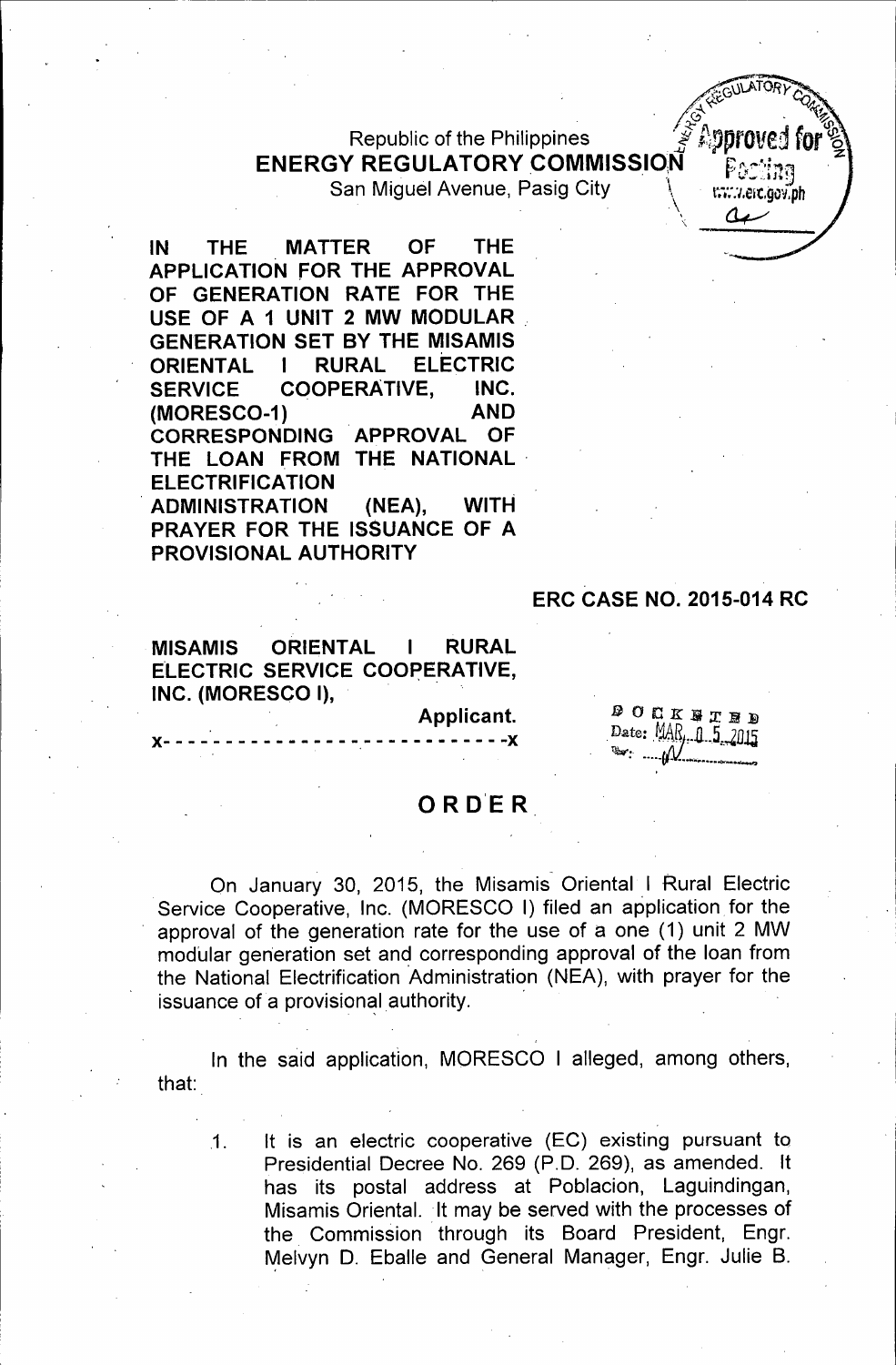Real whose joint authority pursuant to Board Resolution No. 2014-0301 is attached to the application as Annex **"A"**  and made an integral part thereof;

2. Its franchise area includes the Municipalities of Alubijid, lnitao, Opel, Lugait, Laguindingan, Manticao, Gitagum, Libertad, Naawan, El Salvador City in the Province of Misamis Oriental, a portion of Cagayan de Oro City and the Municipalities of Talakag and Baungon in the Province of Bukidnon;

## **MODULAR GENERATING SET PROGRAM OF THE DOE**

- 3. Since 2006, the Island of Mindanao has a shortage of 295 MW due to lack of new generation capacity and heavy reliance on Hydropower, which accounts for about 52.49% of the overall generation mix, but which generates less electricity output during summer months when water levels are low. While there is excess power supply in the Luzon grid, the Mindanao grid is not connected to the Luzon grid;
- 4. This situation has led the Department of Energy (DOE) to encourage the ECs, including MORESCO I, to acquire and/or lease modular generation sets as a near and short term solution to the rotating blackouts in Mindanao until such time that additional capacities shall have been installed sometime in late 2016 to early 2017;
- 5. Although the Power Sector Assets and Liabilities Management Corporation (PSALM) has an existing Transition Supply Contract (TSC) with MORESCO I, which will expire in August 2015, it has, however, unilaterally reduced the committed available power supply to MORESCO I by about thirty percent (30%) of its annual demand due to the declining dependable capacities of the Pulangi and Agus Hydropower Plants and has compelled it to look for new capacities especially for its peaking requirements when demand is at its highest;
- 6. Under Republic Act No. 9136 (R.A. No. 9136) or the "Electric Power Industry Reform Act of 2001" or the EPIRA, DUs, like the MORESCO I, are mandated to source their own power supply through "long term" contracts with generating companies and from the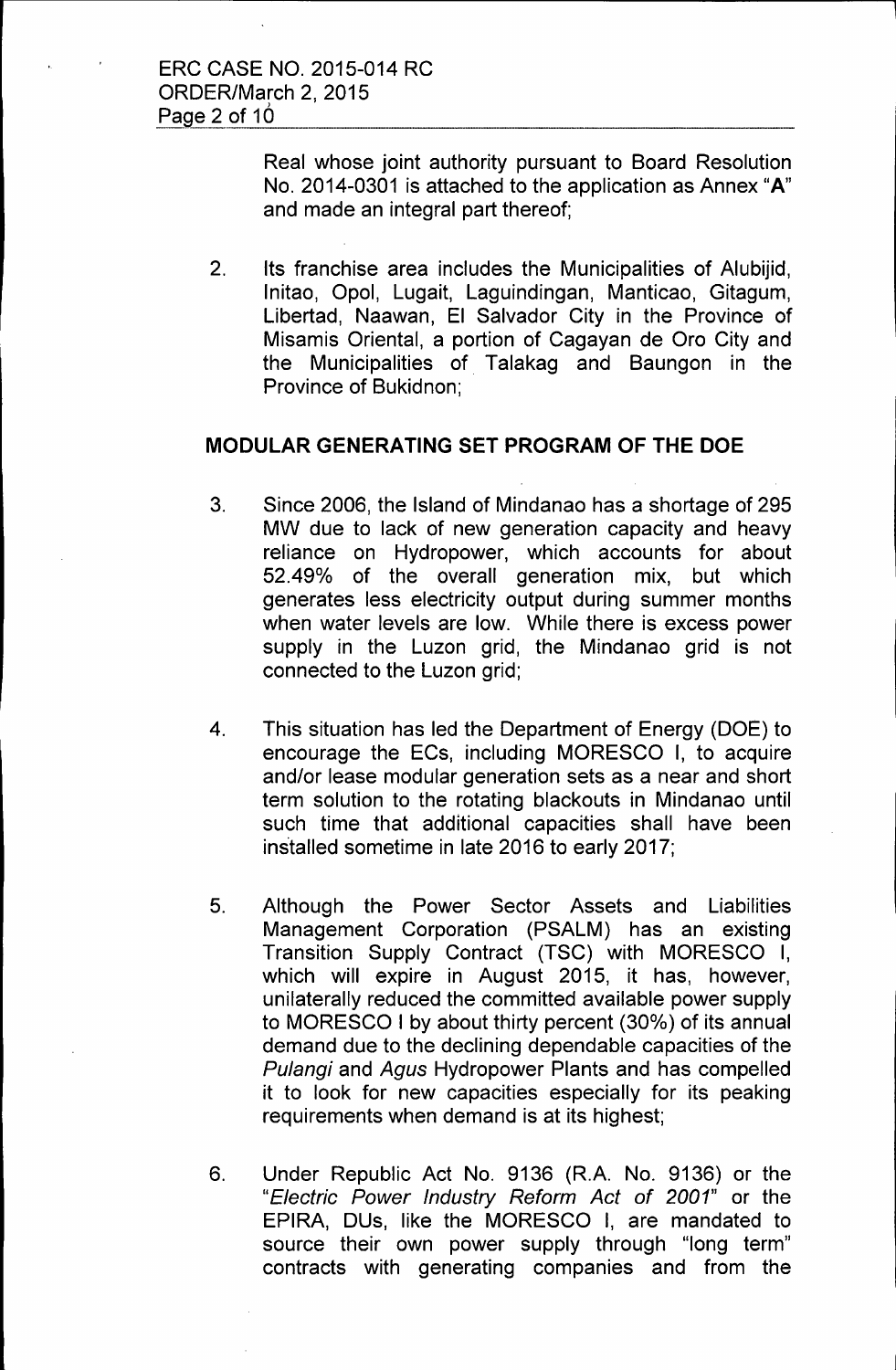Wholesale Electricity Spot Market (WESM) and, as far as practicable, to procure power supply at the least possible costs;

- 7. Under the recently passed law, R.A. 10531<sup>1</sup>, ECs are now authorized to generate power from its own sources;
- 8. The DOE directed the National Electrification Administration (NEA) to implement the Modular Generating Set Program to ECs in Mindanao to address the power shortage causing rotating blackouts within their coverage franchise areas;
- 9. The Association of Rural Electric Cooperatives, Inc. (AMRECO) was tapped by the NEA to create a Technical Working Group (TWG) to study and recommend the Terms of Reference (TOR) in the conduct of bidding for ECs in Mindanao which are willing to acquire or lease the modular generation sets. Copy of the TOR is attached to the application as Annex "B";
- 10. It was one of the ECs which signified an intention to acquire the modular generating set, more specifically for one (1) unit 2 MW brand new Modular Diesel Electric Generator set;
- 11. The AMRECO adopted the recommendations of the TWG and thereafter created the Bids and Awards Committee (BAC) to implement the bidding;
- 12. The AMRECO conducted the Bidding in Cagayan de Oro City on October 13, 2013 at the Grand Caprice Lim Ket Kai Center participated by several local and international bidders for both the acquisition and lease options;
- 13. The BAC, after due consultation with the TWG of AMRECO, awarded the winning bids using the technical and financial standards in the TOR, to the most responsive bidders;
- 14. For MORESCO I, the winning bidder was GenDiesel Philippines, Inc. (GENDIESEL), a domestic corporation with business address at 101 Commerce Street, Laguna

<sup>1</sup> "National Electrification Administration Reform Act of 2013'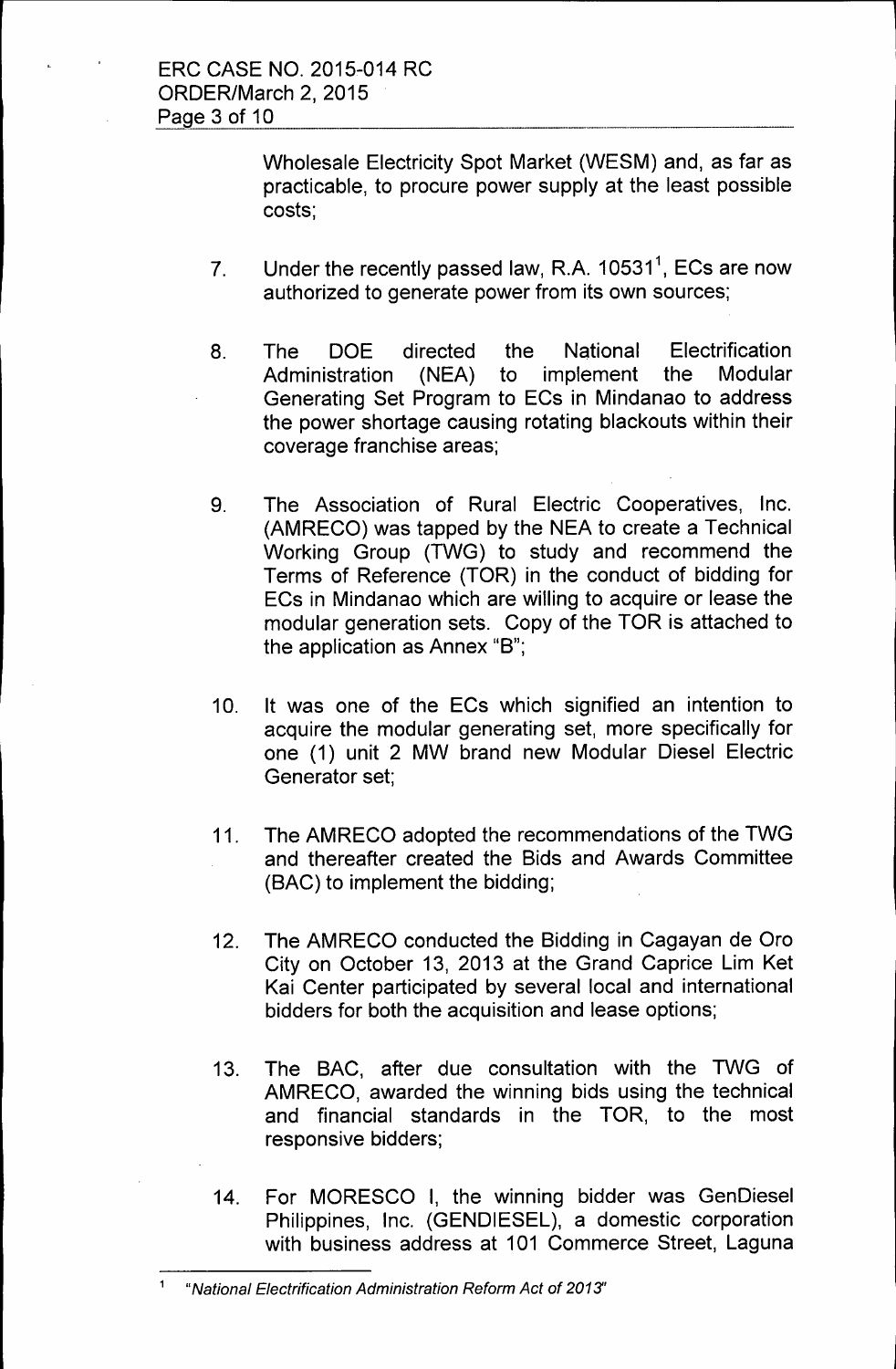Technopark, Phase 2, Laguna. As a consequence thereto, a "Contract of Agreement for the Supply, Installation of 2MW Modular Genset" was signed by the representatives of MORESCO I and Supplier GENDIESEL. Copy of the said Contract is attached to the application as Annex "C";

15. For the acquisition cost and incidental expenses, it was provided financing at reasonable interest rate by the NEA, a copy of the "Contract of Loan" signed by the parties is attached to the application as Annex "D";

## **SALIENT FEATURES OF THE SUPPLY AND INSTALLATION CONTRACT**

- 16. The modular gen set is described as "Brand new containerized and trailer capable genset (diesel generating set silent type @ 85dba at 7 meters distance), prime power rating not greater than 0.27 liter kWH. Synchronized generator with step up transformer of 13.2 kV Y 60 Hz. Inclusive of protective device at high and low voltage, low/high voltage power cable, grounding cable and external fuel tank 5,000 liters capacity with fuel pipes and filter";
	- a. Cost and Manner of Payment
- 17. The Modular Genset has a selling price of PhP40,647, 188.00 per winning bid submitted by the Supplier GENDIESEL which is payable directly by NEA to GENDIESEL payable upon the happening of certain conditions as set forth in the contract. MORESCO I will then pay NEA for the principal plus interest cost in a fifteen (15) year period;
	- b. General Description and Operation of the Genset
- 18. The genset is expected to utilize 1800 RPM set at Prime Power Application Rating. It has a capacity of 2000 kW, 480 V, 3 phase. Its operation is assumed to be for eight (8) hours a day or 3000 hours per year at a load factor of eighty percent (80%). It will be using diesel fuel and SAE No. 40 lube oil. At site condition, its ambient temperature will be 45 deg. C, at an atmospheric pressure of 100 kPa, at a relative humidity of sixty percent (60%) and cooling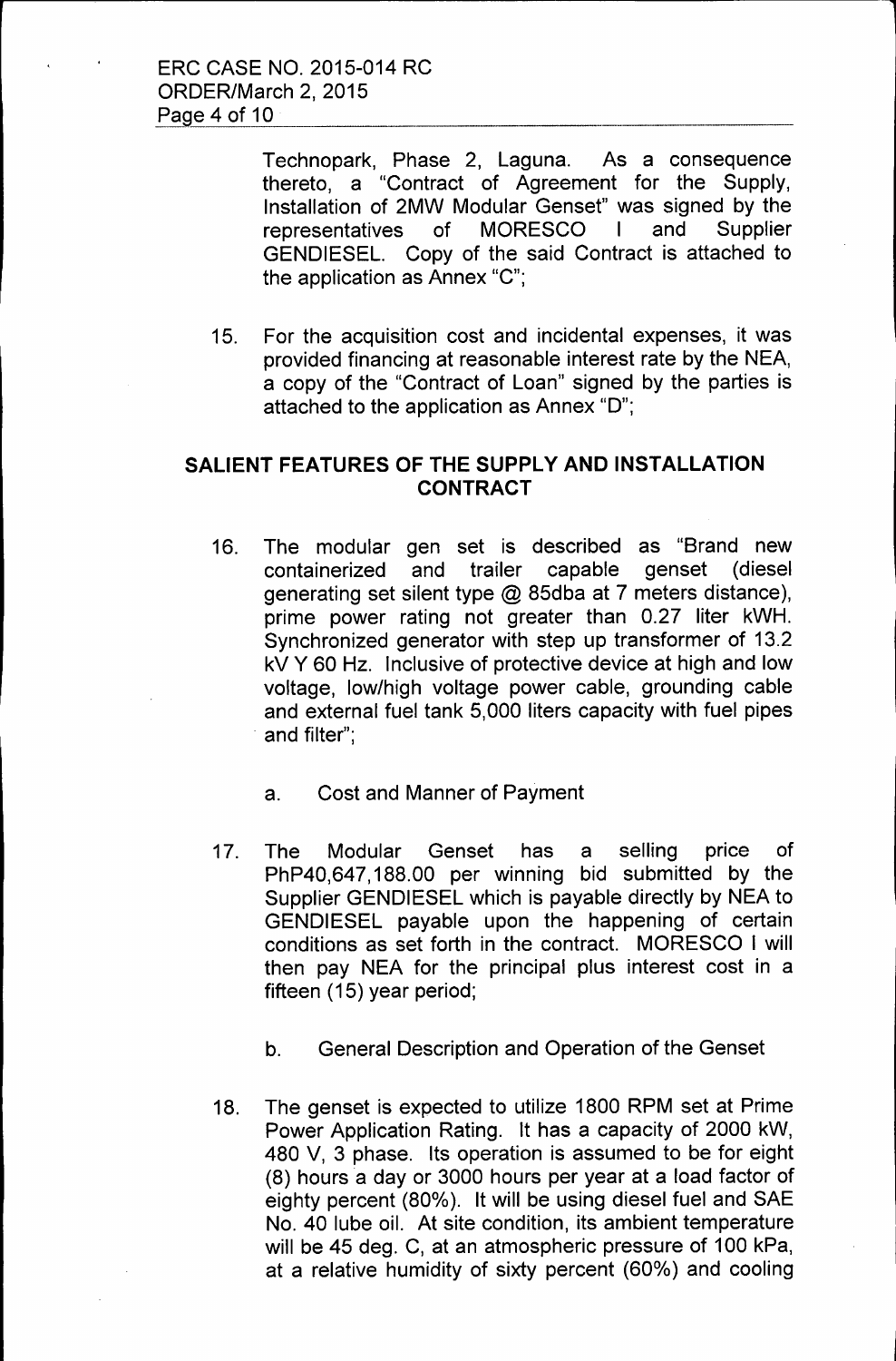ERC CASE NO. 2015-014 RC ORDER/March 2, 2015 Page 5 of 10

> water in temperature at 75 deg. C. The engine is MTU Brand, 2280 mkW, cooling fan kW loss of 100 kW, Engine Model: 16V4000G83, 16 Cylinders V type, four stroke, trunk piston with electronic fuel control;

#### MODULAR GENSET

### Cost Parameters & Rate

| <b>Generator Set</b><br>Data        | Unit              | <b>Operationa</b><br><b>I</b> Details |                     | Unit            |                      |
|-------------------------------------|-------------------|---------------------------------------|---------------------|-----------------|----------------------|
| Generator Set Type   Modular Diesel |                   | Demand                                | 2,000.00 kW         |                 |                      |
|                                     |                   | No. of                                | 4.00                |                 |                      |
| Type of Fuel                        | <b>LFO</b>        | <b>Hours</b>                          |                     | hrs             |                      |
| Speed                               | 1,800.00 rpm      | No. of Days                           | 30.00 days          |                 |                      |
| Generating                          |                   | No. of                                | 12.00               |                 |                      |
| Capacity                            | 2,200.00 kW       | <b>Months</b>                         |                     | months          |                      |
|                                     |                   | Availabilty                           |                     |                 |                      |
| <b>Economic Life</b>                | 15.00 Yr.         | Factor                                | 90%                 |                 |                      |
|                                     |                   | Capacity                              |                     |                 |                      |
|                                     |                   | Factor<br>Energy                      | 20%<br>2,592,000.00 |                 |                      |
|                                     |                   | (Annual)                              | <b>kWh</b>          |                 |                      |
|                                     |                   |                                       |                     |                 |                      |
|                                     |                   |                                       |                     |                 |                      |
|                                     |                   | <b>O&amp;M Cost</b>                   |                     |                 |                      |
| <b>Technical Data</b>               | Unit              | Data                                  |                     | Unit            |                      |
| Dependable                          |                   |                                       |                     |                 |                      |
| Capacity                            | 2,000.00 kW       | Fuel (LFO)                            | 50.00               | Php / liter     |                      |
| <b>Fuel Consumption</b>             | 0.2607 1/kWh      | Lube                                  | 120.00              | Php / liter     |                      |
|                                     |                   | Admin.                                |                     |                 |                      |
| Lube Oil                            |                   | Taxes &                               |                     |                 |                      |
| Consumption                         | 0.0008 1/kWh      | Insurance                             | 3,835,374.40 Php    |                 |                      |
| <b>Financing Data</b>               | Unit              |                                       |                     |                 |                      |
| GenSet Cost                         | 38,366,228.00 Php |                                       |                     |                 |                      |
| Testing &                           |                   |                                       |                     |                 |                      |
| Commissioning                       |                   |                                       |                     |                 |                      |
| Cost                                | 2,280,960.00 Php  |                                       |                     |                 |                      |
| DIS/EIS/Consultanc                  |                   |                                       |                     |                 |                      |
| y Cost                              | 1,150,000.00 Php  | <b>CRF</b>                            | 2.21                | Php/kWh         | 238.20 Php / kW / mo |
| Fuel & Lube (1                      |                   | <b>Fixed O&amp;M</b>                  |                     |                 |                      |
| month)                              | 2,815,549.96 Php  | Charge                                | 1.87                | Php/kWh         | 201.80 Php / kW / mo |
|                                     |                   | Var. O&M                              |                     |                 |                      |
| Other CAPEX                         | 3,550,000.00 Php  | Charge                                |                     | 0.95 Php / kWh  |                      |
|                                     |                   | Fuel                                  |                     |                 |                      |
| Contingency (10%                    |                   | <b>Recovery</b>                       |                     |                 |                      |
| of GenSet Cost)                     | 3,836,622.80 Php  | Charge                                |                     | 13.03 Php/kWh   |                      |
|                                     |                   | Lube                                  |                     |                 |                      |
| <b>Total Capital Cost</b>           | 51,999,360.76 Php | <b>Recovery</b>                       |                     | 0.09 Php/kWh    |                      |
| Loan Repayment                      | 13.00 Yr.         | Charge                                |                     |                 |                      |
| Debt Rate                           | 6.00%             |                                       |                     |                 |                      |
| Amortization                        |                   | <b>Effective</b>                      |                     |                 |                      |
| (Annual)                            | 5,716,885.93 Php  | Rate                                  |                     | 18.15 Php / kWh |                      |
|                                     |                   | <b>Effective</b>                      |                     |                 |                      |
|                                     |                   | Rate (w/                              |                     |                 |                      |
| VAT                                 | 12.00%            | VAT)                                  |                     | 20.33 Php / kWh |                      |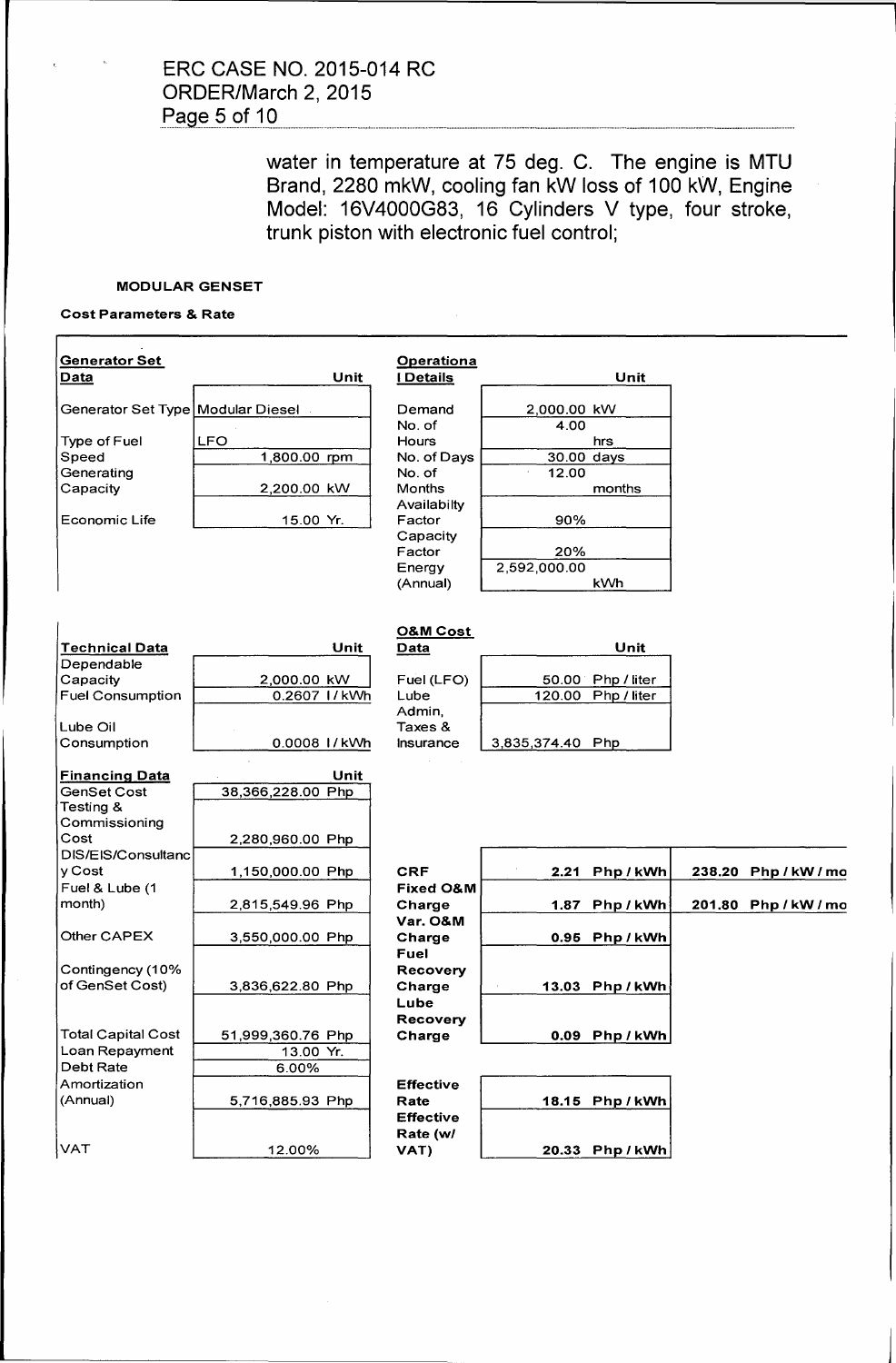# IMPACT ON ITS OVERALL GENERATION RATE

# NPC-PSALM & MODULAR GENSET GENERATION MIX

**Year 2014** 

| <b>POWER SUPPLIER</b>           | <b>Contract Energy</b><br>(kWh) | <b>Contract Demand</b><br>(kW) | Average<br><b>Generation Rate</b><br>(P/KWh) | Weighted<br>Average<br>Generation<br>Rate (kWh) | Average<br>Generation<br><b>Rate Impact</b> |
|---------------------------------|---------------------------------|--------------------------------|----------------------------------------------|-------------------------------------------------|---------------------------------------------|
| <b>NPC - PSALM</b>              | 338,059,500.23                  | 51,421.00                      | 3.0000                                       |                                                 |                                             |
| <b>MODULAR</b><br><b>GENSET</b> | 432,000.00                      | 2,000.00                       | 18.1500                                      | 3.0193                                          | 0.0193                                      |
| <b>TOTAL</b>                    | 338,491,500.23                  | 53,421.00                      |                                              |                                                 |                                             |

Year 2015

| <b>POWER SUPPLIER</b>           | <b>Contract Energy</b><br>(kWh) | <b>Contract</b><br>Demand<br>(kW) | Average<br><b>Generation Rate</b><br>(P/kWh) | Weighted<br>Average<br>Generation<br>Rate (kWh) | Average<br><b>Generation Rate</b><br>Impact |
|---------------------------------|---------------------------------|-----------------------------------|----------------------------------------------|-------------------------------------------------|---------------------------------------------|
| <b>NPC - PSALM</b>              | 314,968,850.98                  | 51,421.00                         | 3.0000                                       |                                                 |                                             |
| <b>MODULAR</b><br><b>GENSET</b> | 2,592,000.00                    | 2,000.00                          | 18.1500                                      | 3.1237                                          | 0.1237                                      |
| <b>TOTAL</b>                    | 317,560,850.98                  | 53,421.00                         |                                              |                                                 |                                             |

## PRAYER

19. It prays that upon the filing of the instant application, the Commission: a) provisionally approves the generation rate arising from the use of one (1) unit 2 MW modular genset. The prayer for the issuance of a Provisional Authority (PA) is necessitated in order that it can immediately use the genset upon delivery by GENDIESEL pending review and evaluation by the Commission of the final authority on the generation rate applied for; and b) to approve the financing of the acquisition of loan through the NEA.

Finding the said application to be sufficient in form and in substance with the required fees having been paid, the same is hereby set for jurisdictional hearing, expository presentation, pre-trial conference and evidentiary hearing on April 7, 2015 (Tuesday) at two o'clock in the afternoon (2:00 P.M.), at the MORESCO l's Main Office, Poblacion, Laguindingan, Misamis Oriental.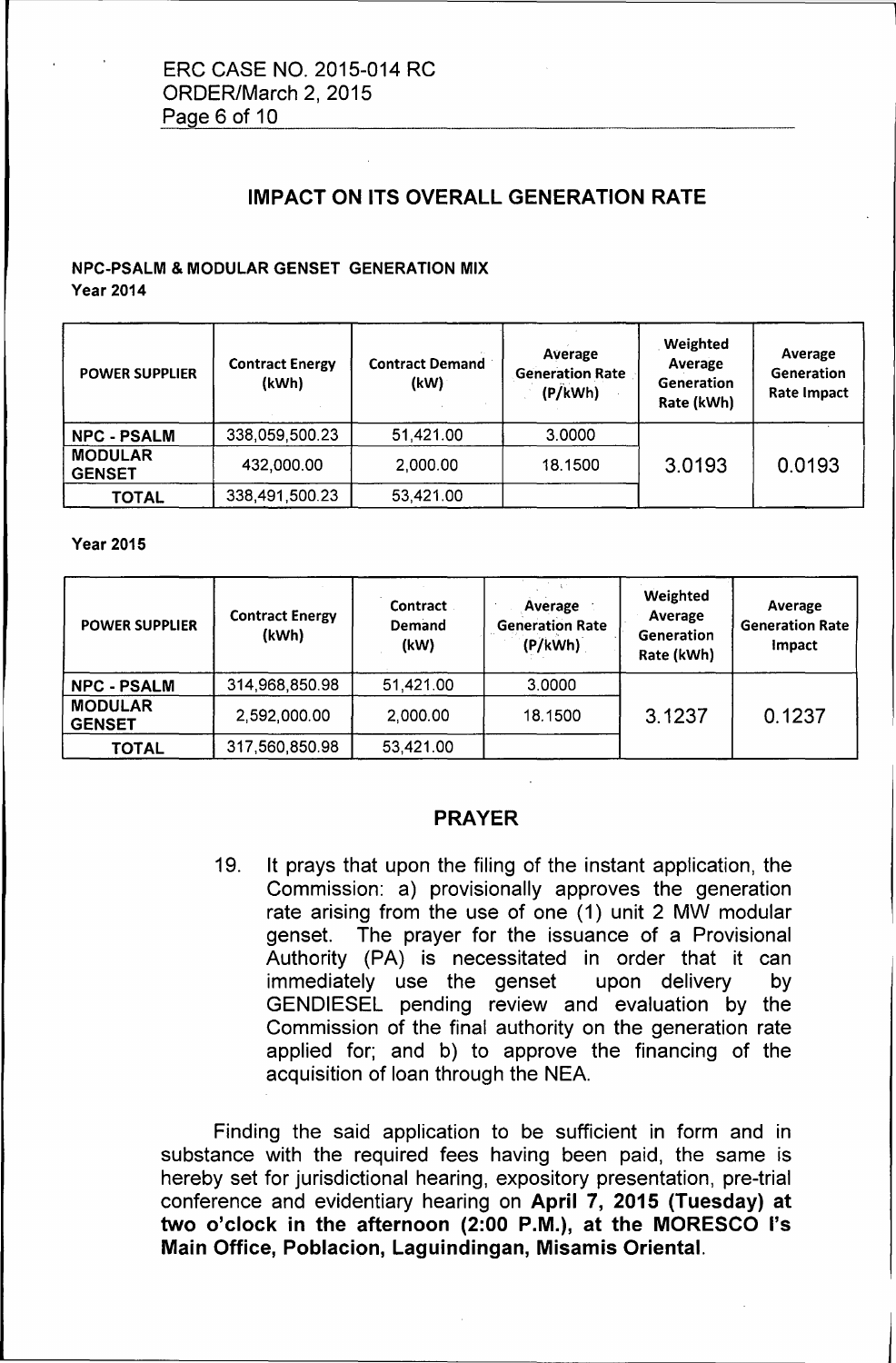MORESCO I is hereby directed to cause the publication of the attached Notice of Public Hearing, at its own expense, twice (2x) for two (2) successive weeks in two (2) newspapers of general circulation in the Philippines, with the date of the last publication to be made not later than ten (10) days before the date of the scheduled initial hearing. It is also directed to inform the consumers within its franchise area, by any other means available and appropriate, of the filing of the instant application, its reasons therefor and of the scheduled hearings thereon.

Let copies of the application, this Order, and the attached Notice of Public Hearing be furnished the Office of the Solicitor General (OSG), the Commission on Audit (COA) and the Committees on Energy of both Houses of Congress. They are hereby requested, if they so desire, to send their duly authorized representatives at the scheduled hearings.

Likewise, let copies of this Order and the attached Notice of Public Hearing be furnished the Offices of the Governors of Misamis Oriental and Bukidnon and the Mayors of the Cities/Municipalities within the franchise area of MORESCO I for the appropriate posting thereof on their respective bulletin boards.

MORESCO I is hereby directed to furnish all those making requests therefor with copies of the application and its attachments, subject to reimbursement of reasonable photocopying costs.

On the date of the initial hearing, MORESCO I must submit to the Commission its written Compliance with the jurisdictional requirements attaching therewith, methodically arranged and duly marked, the evidences of the actual posting and publication of the Notice of Public Hearing consisting of certifications issued to that effect, signed by the afore-mentioned Governors and Mayors or their duly authorized representatives, bearing the seals of their offices, and the affidavits of the Editors or Business Managers of the newspapers where said Notice of Public Hearing were published together with the complete issues of the said newspapers, and such other proofs of compliance with the requirements of the Commission.

MORESCO I and all interested parties are directed to submit, at least five (5) days before the date of initial hearing and pre-trial conference, their respective Pre-Trial Briefs containing, among others: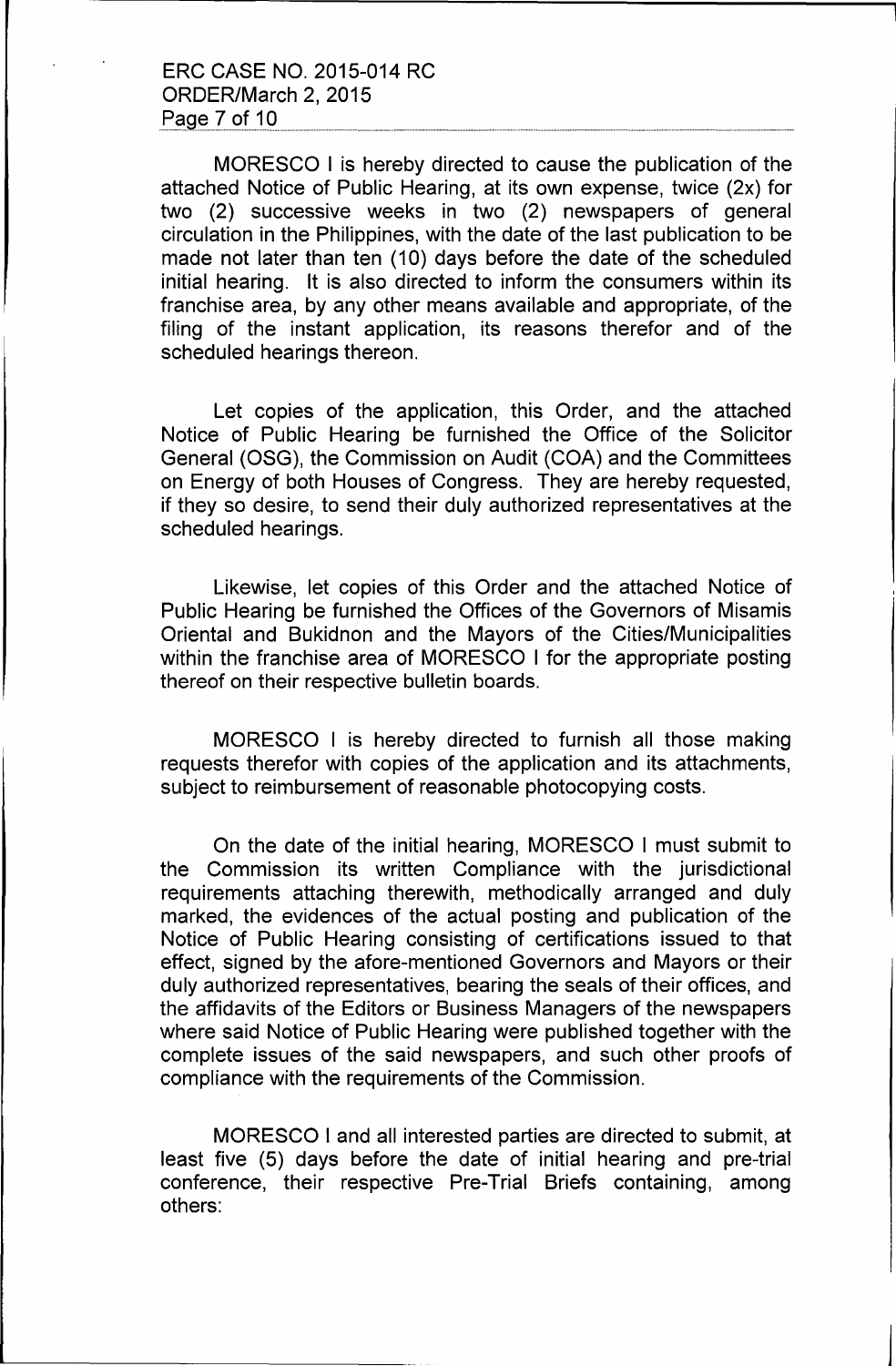- (a) A summary of admitted facts and proposed stipulation of facts;
- (b) The issues to be tried or resolved;
- (c) The documents or exhibits to be presented, stating the purposes thereof and proposed markings therefore; and
- (d) The number and names of the witnesses, with their written testimonies in an individual affidavit form, to be attached to the Pre-Trial Brief.

Failure of MORESCO I to submit the required Pre-Trial Brief and Judicial Affidavits of its witnesses within the prescribed period shall be a ground for cancellation of the scheduled hearing, and the resetting of which shall be six (6) months from said date of cancellation.

As part of the pre-trial conference, MORESCO I must also be prepared to make an expository presentation of its application, aided by whatever communication medium that it may deem appropriate for the purpose, in order to put in plain words and explain, for the benefit of the consumers and other concerned parties, what the application is all about and the reasons and justifications being cited in support thereof.

## **SO ORDERED.**

Pasig City, March 2, 2015.

FOR AND BY AUTHORITY OF THE COMMISSION:

for *the Maid Maid (leur*) Chairperson.

R/P/NJS/MORESCO I/ERC CASE NO. 2015-014 RC-ORDER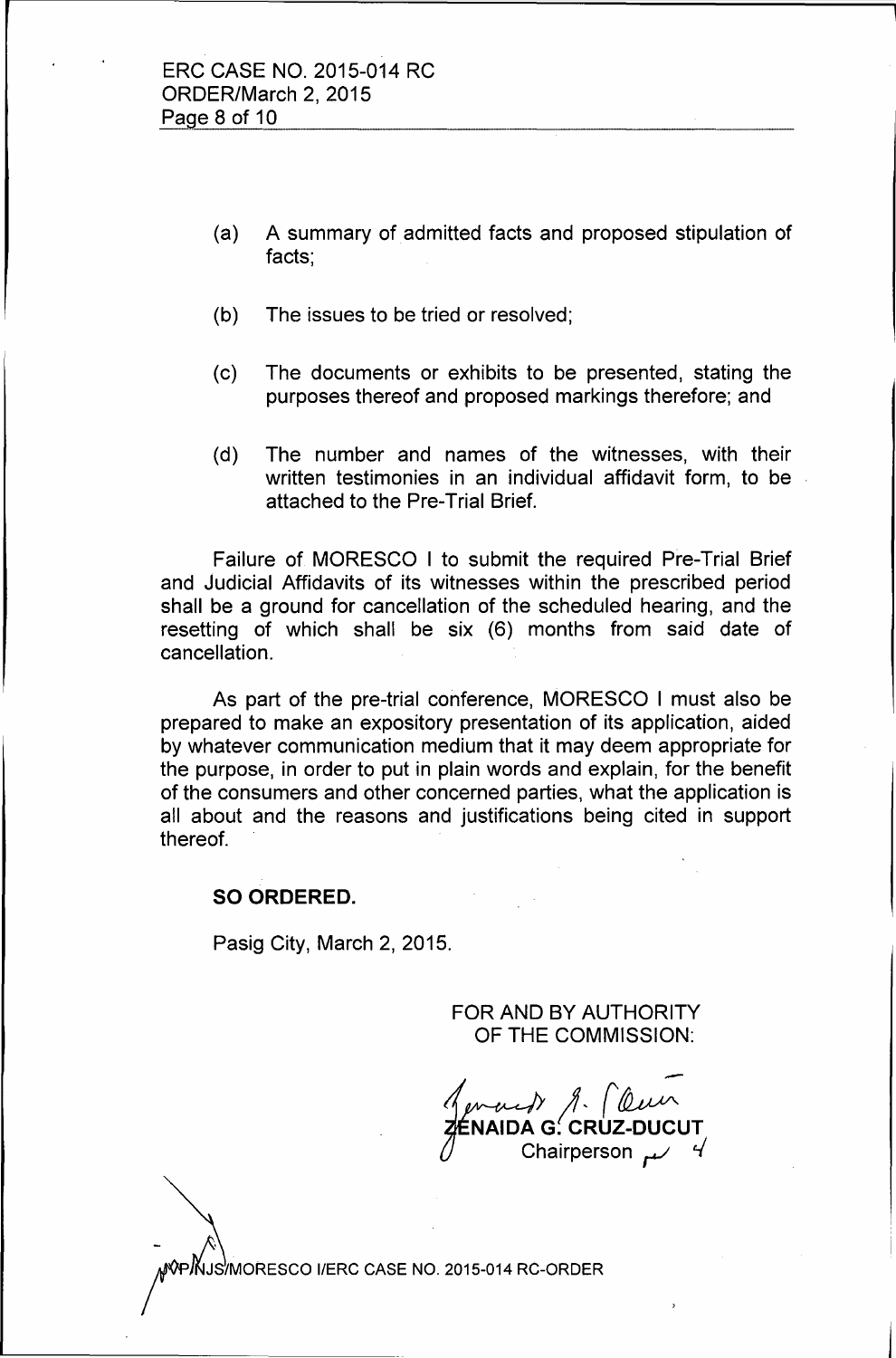### Copy Furnished:

- 1. ATTY. ELEUTERIO F. DIAO IV Counsels for MORESCO I 1906 Bentong, Camaman-an, Cagayan de Oro City, 9000 Tel Number (088) 8573672 Cellular Phone Number 0917-4704318
- 2. ENGR. MELVYN D. EBALLE President, Board of Directors MISAMIS ORIENTAL I RURAL ELECTRIC SERVICE COOPERATIVE, INC. (MORESCO I) Poblacion, Laguindingan, Misamis Oriental
- 3. ENGR. JULIE B. REAL General Manager, MORESCO I MISAMIS ORIENTAL I RURAL ELECTRIC SERVICE COOPERATIVE, INC. (MORESCO I) Poblacion, Laguindingan, Misamis Oriental
- 4. CAGAYAN ELECTRIC POWER AND LIGHT COMPANY, INC. (CEPALCO) Toribio Chavez Street, Cagayan de Oro City
- 5. The Office of the Solicitor General 234 Amorsolo Street, Legaspi Village, Makati City Metro Manila
- 3. The Commission on Audit Don Mariano Marcos Avenue Diliman, Quezon City, Metro Manila
- 4. The Senate Committee on Energy Senate of the Philippines GSIS Building, Roxas Blvd., Pasay City, Metro Manila
- 5. The House Committee on Energy House of Representatives Batasan Hills, Quezon City, Metro Manila
- 6. Office of the President of PCCI Philippine Chamber of Commerce and Industry (PCCI)  $3<sup>rd</sup>$  Floor, Chamber and Industry Plaza (CIP) 1030 Campus Avenue corner Park Avenue McKinley Town Center, Fort Bonifacio, Taguig City
- 7. THE NATIONAL GRID CORPORATION OF THE PHILIPPINES (NGCP) National Grid Corporation of the Philippines (NGCP) Quezon Avenue corner BIR Road, Diliman, Quezon City
- 8. Office of the Provincial Governor Province of Misamis Oriental
- 9. Office of the Provincial Governor Province of Bukidnon
- 10. Office of the City Mayor Cagayan de Oro City